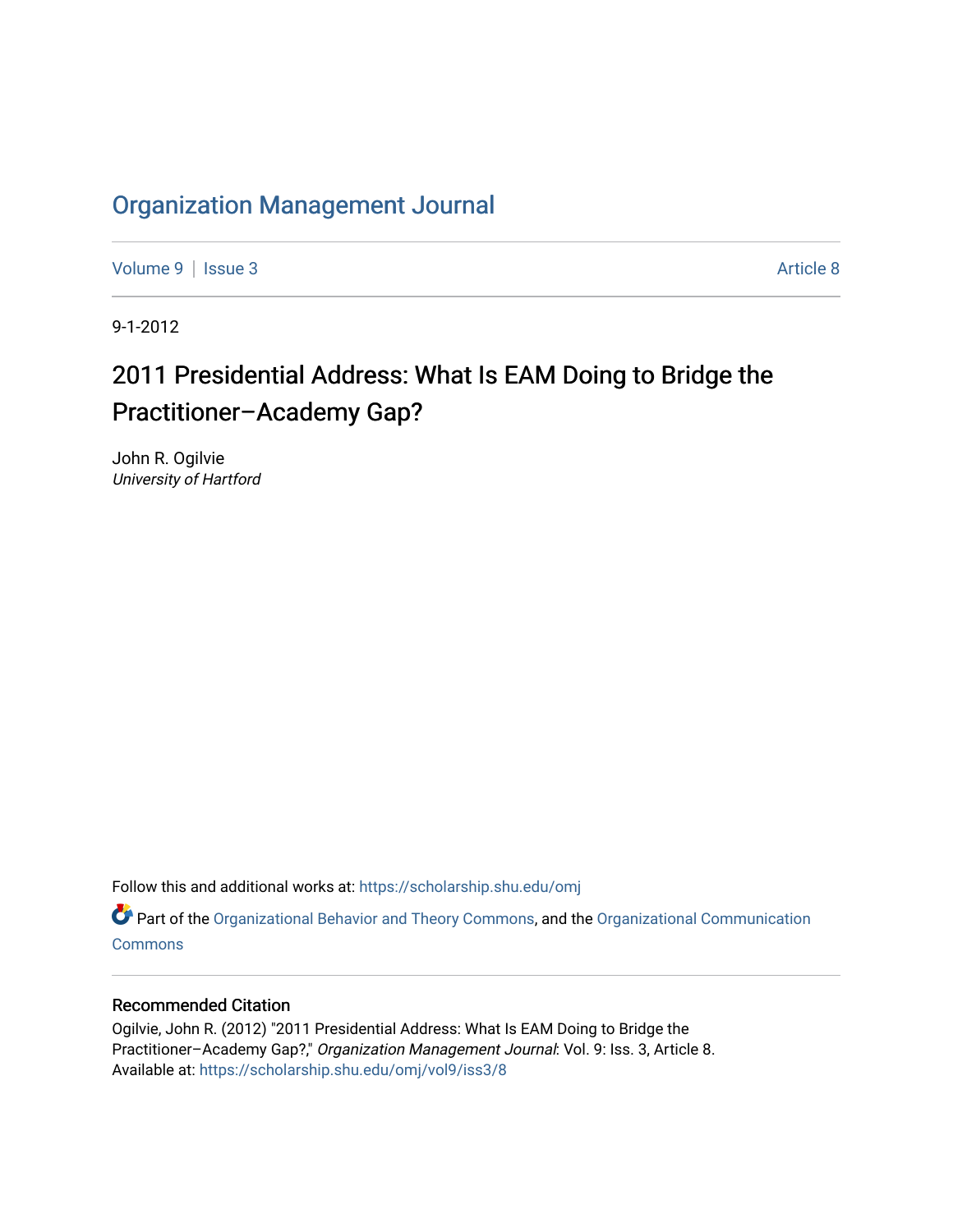### **PRESIDENTIAL ADDRESS**

## **2011 Presidential Address: What Is EAM Doing to Bridge the Practitioner–Academy Gap?**

### **John R. Ogilvie1**

<sup>1</sup>*Department of Management/Marketing, University of Hartford, Hartford, Connecticut, USA*



#### May 13, 2011

Welcome to Boston. Since my first EAM [Eastern Academy of Management] conference in 1981, I can't ever remember a view like this for the luncheon.

I am sorry that Steve Meisel couldn't be here. Apart from his wit and insight, Steve was the one who talked me into accepting the nomination for VP of Program, which leads to the position of president. I wanted Steve to be here, so I could tell him what my wife said to me while giving birth to our daughter, "Why the hell did you do this to me?" When I accepted the nomination, I did not bother to calculate that I would be giving the presidential address on Friday the 13th. I hope you all are having only good luck today.

This has been quite a year for me and the EAM. I was married less than a week after the 2010 Portland conference, cleaned up and sold two homes, and moved into a third, which we are still unpacking. I got my materials together for promotion and was granted it. I survived all of this. Thankfully, no one questioned my birth or educational credentials. I have a copy of my birth certificate if there are any "birthers" in the crowd. I can't verify that dt ogilvie and I are cousins. Is dt here? As you can obviously see, we do have a lot in common, especially that wry Scottish humor. We just feel like family; it's part of the EAM tradition. Even if we can't prove that we are cousins, I also don't ever remember two other EAM presidents having the same last name.

In its forty-eighth year, EAM, likewise, has gone through a number of transitions. We finally have online renewal of membership for those who don't come to the conference. The Board adopted ethics guidelines in line with those at the Academy of Management. So, next year when you make your submissions you will be asked to check a box that states you have read and agree to comply with these guidelines. The EAM Fellows are proposing the creation of a foundation to generate

income for our future. We have a successful International Program Committee that runs biennial conferences, this year in Bangalore, India. We are working to increase the coordination and integration with EAM-I, especially in the area of financial reporting. In general we are trying to improve communication and transparency in this vibrant, volunteer organization. On the negative side, Bill discussed losing the sponsorship of Palgrave as the publisher of *OMJ*. We have been working on alternatives and are trying to increase library subscriptions—a key factor in losing their support. Please ask your libraries to subscribe to *OMJ*. Publisher sponsorship is vital to keeping *OMJ* in the databases. *[Editor's Note: Shortly after this speech was given EAM signed a contract with Routledge, Taylor & Francis, making Routledge, Taylor & Francis our new publisher.]*

The theme that Ted identified for this year's conference resounded in many venues. *Expanding Boundaries: The Scholar* + *Practitioner* seeks to expand the dialogue between scholars and practitioners, sharing perspectives and questions. Similar endeavors to bridge the gap were championed by James Walsh (2011) in his 2010 presidential address to the Academy of Management. Walsh said that this should be the Golden Age of Management, but it is not. Business is central in our society, and we graduate over half a million students in the United States. However, a recent study found that business students prepare less for class than any other major (Glenn, 2011)—something to which I am sure many of you can attest.

Earlier, in 1994, Don Hambrick raised the question, "What if the Academy actually mattered?" Perhaps because we are a maturing discipline with many baby-boomer faculty members nearing retirement, we are asking these difficult questions about our core activities as faculty.

Jeff Pfeffer and Christina Fong (Pfeffer & Fong, 2002), Henry Mintzberg, 1996, and Lyman Porter and Lawrence McKibbin, (1988) had earlier questioned the relevance what do in the classroom. Does what we teach really matter? Having taught negotiations courses for 15 years, I feel fortunate to be teaching in an area with immediate impact. Students are negotiating all the time and find some immediate value in the

Address correspondence to John R. Ogilvie, Department of Management*/*Marketing, University of Hartford, 200 Bloomfield Ave., Hartford, CT 06117, USA. E-mail: ogilvie@hartford.edu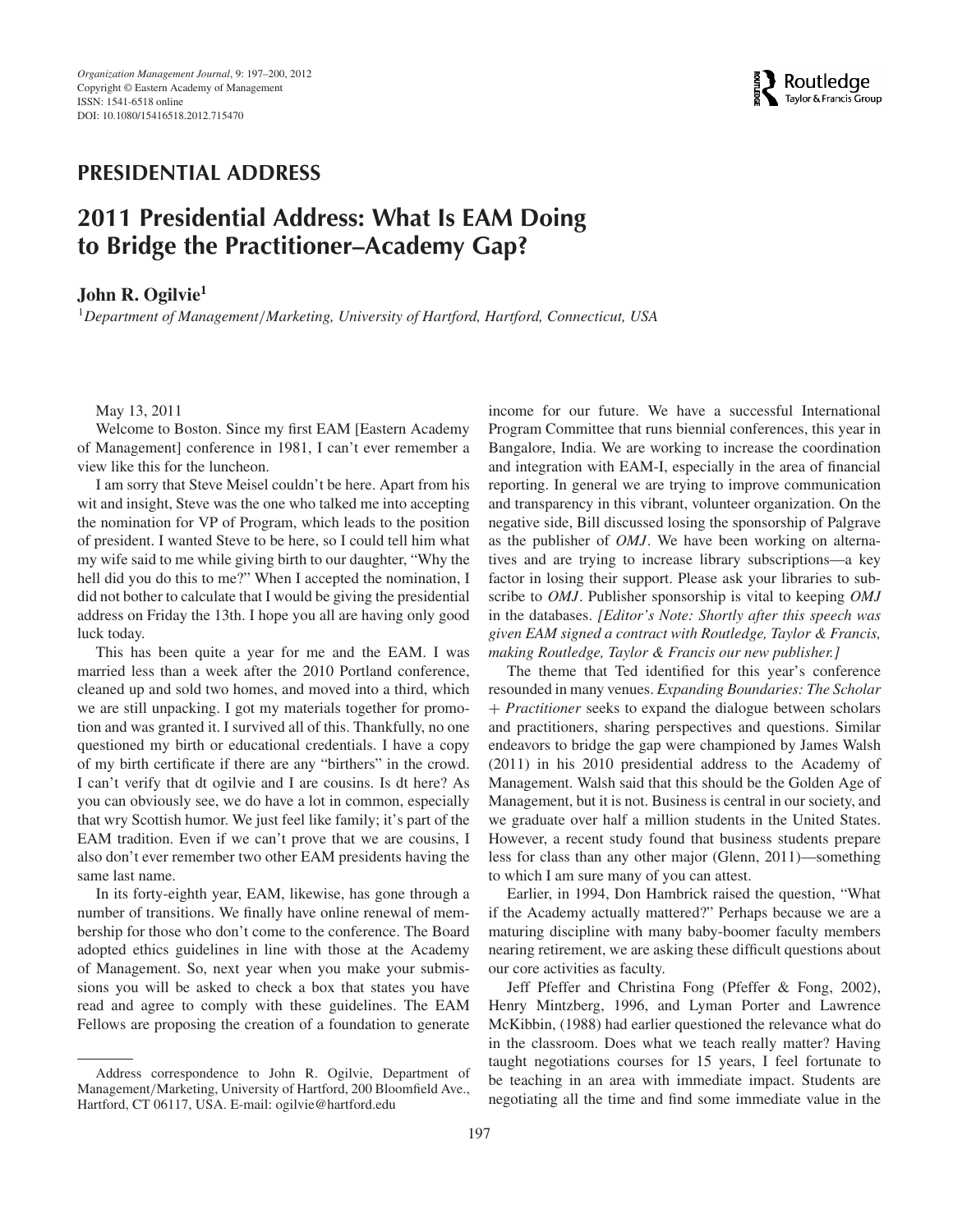principles described. They come back to subsequent classes with success stories of how they got a better deal by applying course material. It is not quite as easy in my management principles course but the Biz Café simulation, offered by one of our conference sponsors, Interpretive Simulations, helps. I also increase the relevance by applying what I have learned at EAM, like Drew Harris's Bubble Factory (Harris, 2007), illustrating control principles while blowing bubbles. But as in assurance of learning, individual classes do not equal a relevant curriculum.

I would now like to shift your attention to a discussion examining whether our *research matters*. Do we really write about things that managers apply? Does what we do actually improve organizations and the quality of work life within them? Many well-known colleagues, like Mike Hitt (1998), Andy Van de Ven (2002), Jone Pearce (2004), Denise Rousseau (2006), Larry Cummings (2007), and others, have urged us to close the gap between academia and practitioners. Are we merely talking to one another, that is, preaching to the choir? Do we impact the practice of management?

I was reminded of the research relevance issue recently while attending a banquet at my university to recognize those who were promoted. All of the deans got up and said nice things about those who were promoted. It was then that I learned that one of my engineering colleagues had developed relays that boosted the strength of signals on the Internet while crossing the ocean. That struck me as highly relevant to practitioners having a real and immediate impact. Our bridges and impacts are not quite so obvious or direct, but they are not invisible either.

What are the gaps that exist and need bridging? Shapiro, Kirkman, and Courtney in a 2007 *Academy of Management Journal* article described two types of gaps between practitioners and researchers. The first they termed "lost in translation," or the knowledge transfer problem. We do good work but practitioners either don't know about it or don't know how to put it into action. Yesterday Superintendent Burhoe of the Coast Guard Academy said, "If nobody knows about it, does it really matter?"

The second gap involves a knowledge production problem or "lost *before* translation." Here the research questions aren't relevant and greater collaboration is needed between managers and researchers in designing research projects that ask meaningful questions.

Action research was intended to address this gap. I did my master's thesis with work groups at Herman Miller in Holland, Michigan, sharing the data and meeting with them to identify action steps. However, I haven't done such a collaborative venture since. It is time-consuming and risky. I spent my last sabbatical at Otis Elevator (where we had a lot of ups and downs), working on learning and development projects, but I could never get my busy collaborator to find the time to write with me, beyond a few conference papers. So, I too, have struggled bridging the gaps.

Ed Schein has a history of asking good questions. Building on his legacy, Ilene Wasserman and Kathy Kram interviewed researchers and practitioners about the interplay between these two realms of activity. In a 2009 *Journal of Applied Behavioral Science* article they noted that applied researchers are boundary spanners and see themselves as different, as pioneers.

There are also dilemmas in bridging the gaps. This is the road less traveled. This type of research takes more time and is risky, something that is challenging for the untenured. In Wasserman and Kram's research, practitioners too expressed conflict with the scholar–practitioner divide, with one saying, "It's hard living in a world that wants you to be one or the other." Yet Admiral Burhoe (2011) said yesterday, "It is irresponsible to be a practitioner without being a scholar."

Despite these risks and conflicts a number of people, many sitting in this very ballroom, have strived to bridge the gap.

I have selected some works by EAM scholar–practitioners to illustrate how the gap is being bridged. My apologies for not including your work. This is a reflection on my EAM experiences and some of the sessions in which I have participated.

- First, this afternoon's plenary session focuses on Eileen Fisher, a practitioner with vision and commitment, aided by Susan Schor, a former academic.
- At another conference, Boston University explained its long-term relationships with the managers of a Norwegian shipping firm, describing how the relationship enhanced both of their lives.
- The conference theme identified by Dilip [Mirchindani] in New Brunswick was sustainability. His program helped us to learn what organizations are doing to be more sustainable and how we can apply sustainability principles in our research, classes, and institutions.
- In this year's conference, sustainability was documented in a case about the Nissan Leaf by Giapponi, Cavanagh, and McEvoy (2011), as well as in a panel this morning on bringing sustainability to campus, in which Dilip participated.
- Sandy Morgan and Bob Dennehy's (2004) work on storytelling and communities of practice helps us create better working places and find ways to communicate important lessons to their members.
- Allison Konrad's (Konrad, Kramer & Erkut, 2007; Stickney & Konrad, 2005) work on gender addresses real and persistent workplace problems, problems that have a significant impact on people's lives.
- Tim Golden's work on flex-time and telework is pushing the boundaries of practice and scholarship (Golden, Sardeshmukh, & Sharma, 2010).
- A number of ELA exercises bring relevance to the classroom—from Drew Harris's Bubble Factory, (2007) to Lynn Miller's, (2008) comparison of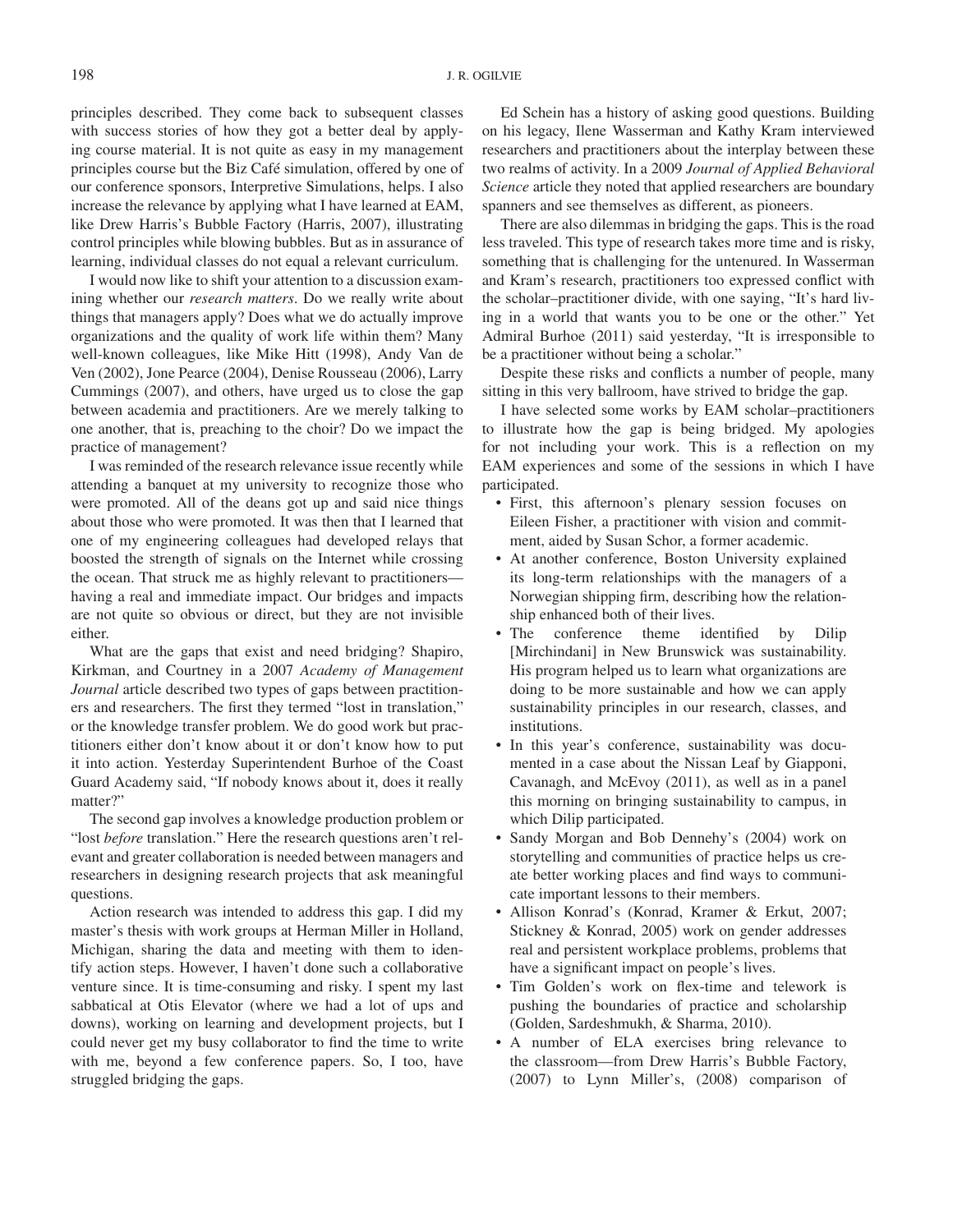brainstorming and Nominal Group Technique to the wicked problem solving methodologies of Livtin, Stork, and Woodilla, (2010). These activities make the classroom more relevant and encourage future practitioners to think and question as scholars.

- Jeanie Forray's work on the nature of conversations that human resource (HR) personnel have in their organizations showed how even small conversations shape how managers view issues and influences actions they may take (Forray, 2001). Clearly, this is bridgebuilding work.
- Most recently (2011), three EAMers published an interesting article in *Human Relations*. Anshu and Pushy Prasad and Raza Mir looked at the discourse of fashion and the implementation of diversity programs. Being fashionable or *au courant* was viewed by the consultants who were implementing the program as helping to facilitate change. However, these programs soon became standardized and thus less relevant to local issues. These EAM authors were critical and highly relevant in pointing out the *shortcomings* of practitioners and consultants, creating a conundrum where relevant research points out the irrelevance of practice. The trend-seeking nature of diversity programs created cynicism and resistance to change in the Canadian organizations they studied, an outcome that was the opposite of what was intended.

Such research involves role conflicts and stretching sometimes being uncomfortable, going to unfamiliar places. Captain Marcille from the Coast Guard Academy used the phrase, "There is no comfort in the growth zone and no growth in the comfort zone."

A sociology colleague of mine at the University of Hartford left his comfort zone and hung out with Puerto Rican gangs in Springfield, Massachusetts, playing basketball with them to win their trust. His award-winning book *When the Heart Turns Rock Solid* (Black, 2009) chronicled their experiences and explained the difficulties they encountered. While we may not get this uncomfortable, it illustrates the payoffs from entering the discomfort zone.

So, perhaps when all is said and done, the dichotomy between practitioner and scholar is not as great as some suggest. In another paper at this conference, Shapiro, Liu, and Duffy (2011) assert that we are actors on a continuum between the two, with the endpoints not nearly as polar as some have described.

In closing, I am confident that EAM will continue to bridge the divide with work that is relevant in terms of scholarship, pedagogical developments, and the development of doctoral students.

Bridging is what we are all about.

Enjoy the rest of the conference.

#### **REFERENCES**

- Black, T. (2009). *When a heart turns rock solid*. New York, NY: Pantheon.
- Burhoe, J. S. (2011, May). *Keynote: Reflections of a scholar* + *practitioner: Which comes first?* Keynote address at 48th annual meeting of Eastern Academy of Management, Boston, MA.
- Cummings, T. G. (2007). Quest for an engaged Academy. *Academy of Management Review*, *32*, 355–360.
- Forray, J. M. (2001, May). Sustaining 'fair organization': An interpretive view of human resource practice. *Proceedings of the 38th Annual Meeting of the Eastern Academy of Management*, New York, NY.
- Giapponi, C., Cavanagh, J. M., & McEvoy, S. (2011, May). The Nissan Leaf: Can an all-electric car put a charge in the U.S. auto industry? *CASE Proceedings of the 48th Annual Meeting of the Eastern Academy of Management*, Boston, MA.
- Glenn, D. (2011, April 24). The default major: Skating through b-school. *New York Times*. Retrieved from http://www.nytimes.com/2011/04/17/education/ edlife/edl-17business-t.html? r=1&emc=eta1
- Golden, T., Sardeshmukh, S. R., & Sharma, D. (2010, May). Telework's impact on exhaustion and engagement: Exploring the role of job demands and job resources. *Proceedings of the 47th Annual Meetings of the Eastern Academy of Management*, Portland, ME, pp. 1690–1698.
- Hambrick, D. C. (1994). What if the Academy actually mattered? *Academy of Management Review*, *19*, 11–16.
- Harris, D. L. (2007, May). The bubble factory. *Proceedings of the 44th Annual Meeting of the Eastern Academy of Management*, New Brunswick, NJ, pp. 646–670.
- Hitt, M. A. (1998). Twenty-first century organizations: Business firms, business schools and the Academy. *Academy of Management Review*, *23*, 218–224.
- Konrad, A. M., Kramer, V. W., & Erkut, S. (2007, May). Critical mass: How many women does a board need? *Proceedings of the 44th Annual Meeting of the Eastern Academy of Management*, New Brunswick, NJ, pp. 742–786.
- Litvin, D. R., Stork, D., & Woodilla, J. (2010, May). Wicked problems: When strategies, models and tools are not enough. *Proceedings of the Eastern Academy of Management*, Portland, ME, pp. 414–424.
- Miller, L. E. (2008, May). Evidence-based instruction: A classroom experiment comparing nominal and brainstorming groups. *Proceedings of the Eastern Academy of Management*, pp. 1673–1695.
- Mintzberg, H. (1996). Musings on management. *Harvard Business Review*, *74*(4), 61–67.
- Morgan, S., & Dennehy, R. F. (2004). Using stories to reframe the social construction of reality: A trio of activities. *Journal of Management Education*, *28*(3), 372–390.
- Pearce, J. L. (2004). What do we know and how do we really know it? *Academy of Management Review*, *29*, 175–179.
- Pfeffer, J., & Fong, C. T. (2002). The end of business schools? Less success than meets the eye. *Academy of Management Learning & Education*, *1*, 78–95.
- Porter, L., & McKibbin, L. (1988). *Management education and development: Drift or thrust into the 21st century*. New York, NY: McGraw-Hill.
- Prasad, A., Prasad, P., & Mir, R. (2011). 'One mirror in another': Managing diversity and the discourse of fashion. *Human Relations*, *64*(5), 703–724.
- Rousseau, D. M. (2006). Is there such a thing as "evidenced-based management"? *Academy of Management Review*, *31*, 256–269.
- Shapiro, D. L., Kirkman, B. L., & Courtney, G. H. (2007). Perceived causes and solutions of the translation problem in management research. *Academy of Management Journal*, *50*(2), 249–266.
- Shapiro, M. L., Liu, L. B., & Duffy, S. G. (2011, May). The academic-practitioner debate: A false dichotomy? *Proceedings of the 48th annual meetings of the Eastern Academy of Management*, Boston, MA, pp. 897–921.
- Stickney, L. T., & Konrad, A. M. (2005, May). Gender-role attitudes and earnings: A three year multinational study. *Proceedings of the 42nd Annual*